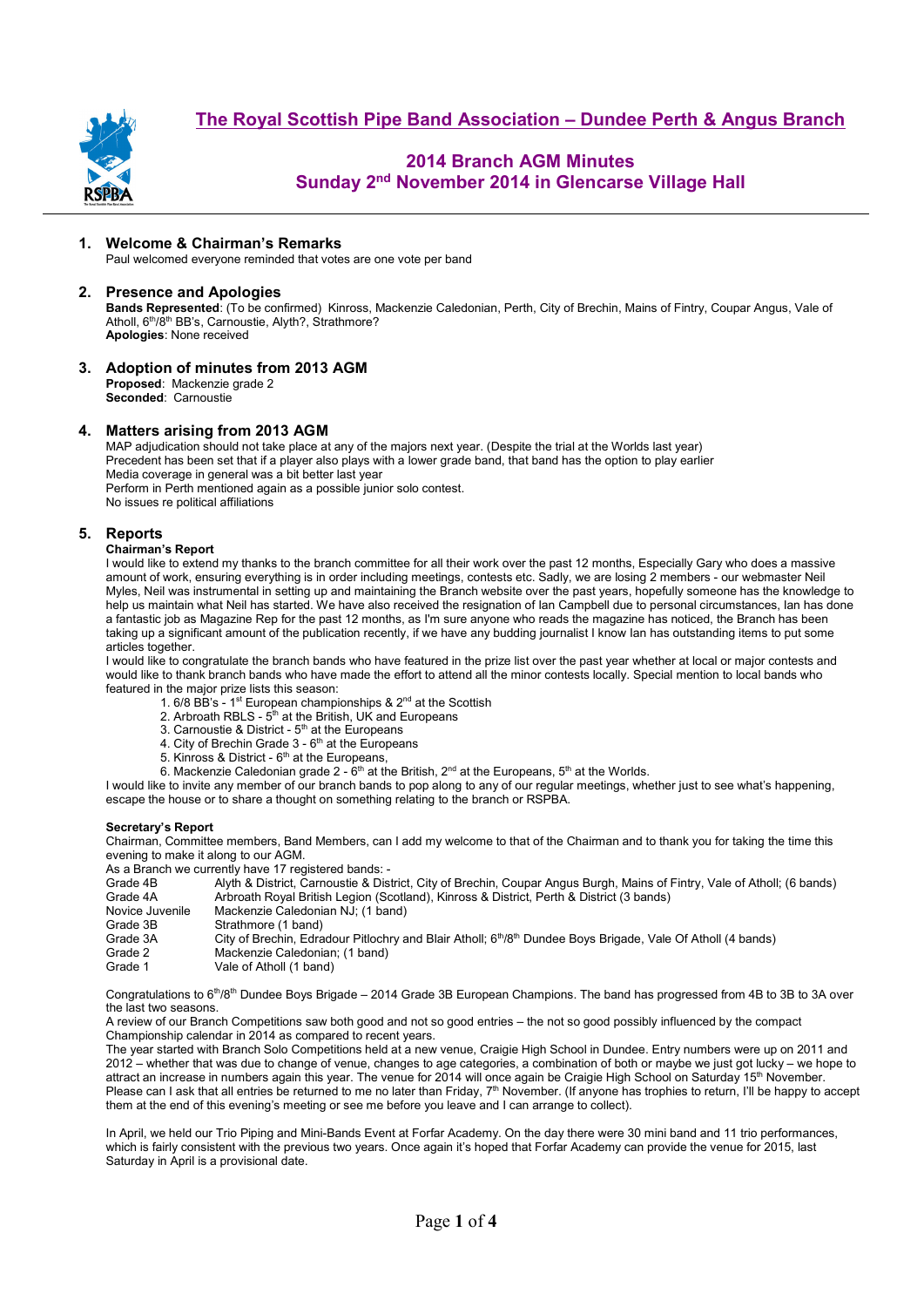



## **2014 Branch AGM Minutes Sunday 2nd November 2014 in Glencarse Village Hall**

May saw the 3rd year of the Loch Leven contest held within the grounds of Kinross Community Campus with 2014 providing the largest number of band performances of the competition to date. I'd like to thank Nigel Kellett for once again organizing both the competition and a street parade on the day. Next year, the competition will be held on Saturday  $9<sup>th</sup>$  May.

The second Sunday in June saw Strathmore Games held at Glamis Castle. 20 performances on the day compared favorably with 24 in 2013. Concerns are already on the cards for 2015 however as Strathmore is scheduled to be held the day after the UK Championships in Belfast. To add to concerns, 2015 marks the 40th anniversary of the games and Committee members are hoping for a good turnout.

Carnoustie was scheduled to take place in July however due to lack of entries, the event had to be cancelled. At the moment, it's still undecided whether there will be an event in 2015 (not necessarily in July).

Whilst not officially a Branch event, simply by good fortune of the 2014 (and 2013) calendar, many Branch bands competed at Perth games on the Sunday prior to the World Championships. Some 74 performances plus adult and juvenile drum majors competed – just a pity that the weather was so appalling!

In contrast, Crieff Games was held the day after "the Worlds" and not surprisingly, entries were poor – only 4 bands and no competing drum majors. Credit however must go to those 4 in that each band competed in every event open to them. Unfortunately, due to the way the 2015 calendar falls, Crieff will once again be the day after the World Championships.

Despite concerns that enthusiasm might wane for post-World Championship / Champion of Champions events, Pitlochry Games were deemed to be a great success by the organizers with record numbers attending. The glorious weather certainly helped. As a Branch, we continue to bang on their door to be able to extend the competition to any band rather than entries by invitation only.

Over the competing season, several Branch bands had notable success at Championship level: -<br>British (Bathgate): Mackenzie Caledonian NJ finalists; Vale Of Atholl Gr4B finalists; Arbroath RE Mackenzie Caledonian NJ finalists; Vale Of Atholl Gr4B finalists; Arbroath RBLS, 6<sup>th</sup>/8<sup>th</sup> Dundee Boys Brigade & McKenzie Caledonian (Gr2) - all in top 6 of their respective grades.

UK (Belfast): Mackenzie Caledonian (Gr2) and Arbroath RBLS – in top 6 of their respective grades. Europeans (Forres): Carnoustie, Arbroath and Kinross - all in top 6 of their respective grades.  $6<sup>th</sup>/8<sup>th</sup>$  Dundee Boys Brigade Gr3B European Champions. City Of Brechin (Gr3A) - top 6 position; Mackenzie Caledonian runners-up in Grade 2;<br>Scottish (Dumbarton): 6<sup>th</sup>/8<sup>th</sup> Dundee Boys Brigade runners-up Gr3B 6<sup>th</sup>/8<sup>th</sup> Dundee Boys Brigade runners-up Gr3B

Worlds (Glasgow): 6th/8th Dundee Boys Brigade Gr3B finalists; Mackenzie Caledonian (Gr2) – top 6 position.

#### Congratulations to all of the bands.

At last year's AGM, Jim Campbell gave an RSPBA presentation on structured learning – the Outreach Program. The Branch ran a successful first day of that program in September with some 33 participants from piping, snare and tenor drumming. A follow-up day is planned; we are just waiting on availability of RSPBA tutors. As soon as that availability is given, I will be in contact.

Lastly, whilst we are here to help you, the Branch would not exist without your support. Please take our thanks back to your bands and we wish you every success for the new season. Thank you.

| Provisional diary dates for 2015 are as follows: - |                                            |  |  |
|----------------------------------------------------|--------------------------------------------|--|--|
| Forfar Mini-Bands                                  | 25 <sup>th</sup> April (provisional)       |  |  |
| Loch Leven                                         | 9 <sup>th</sup> May (provisional)          |  |  |
| British Championships, Bathgate                    | 30 <sup>th</sup> May                       |  |  |
| UK Championships, Belfast                          | $13th$ June                                |  |  |
| <b>Strathmore Games</b>                            | $14th$ June                                |  |  |
| European Championships, Forres                     | $27th$ June                                |  |  |
| Scottish Championships, Dumbarton                  | $25th$ July                                |  |  |
| Perth Games                                        | 9 <sup>th</sup> August (provisional)       |  |  |
| World Championships, Glasgow                       | 14 <sup>th</sup> & 15 <sup>th</sup> August |  |  |
| <b>Crieff Games</b>                                | 16 <sup>th</sup> August                    |  |  |
| <b>Pitlochry Games</b>                             | 12 <sup>th</sup> September                 |  |  |
|                                                    |                                            |  |  |

Gary Mair Branch Secretary

## **Treasurer's Report**

As per attached

#### **Music Board Representative Reports:**

**Piping Report** 

The music board met on 4 occasions during the off-season, main points of business discussed were

1) Grading's

- From the branch perspective the following bands were regraded on standards at the end of the 2014 competition season.
	- 6/8 Dundee BB from Grade 3B to Grade 3A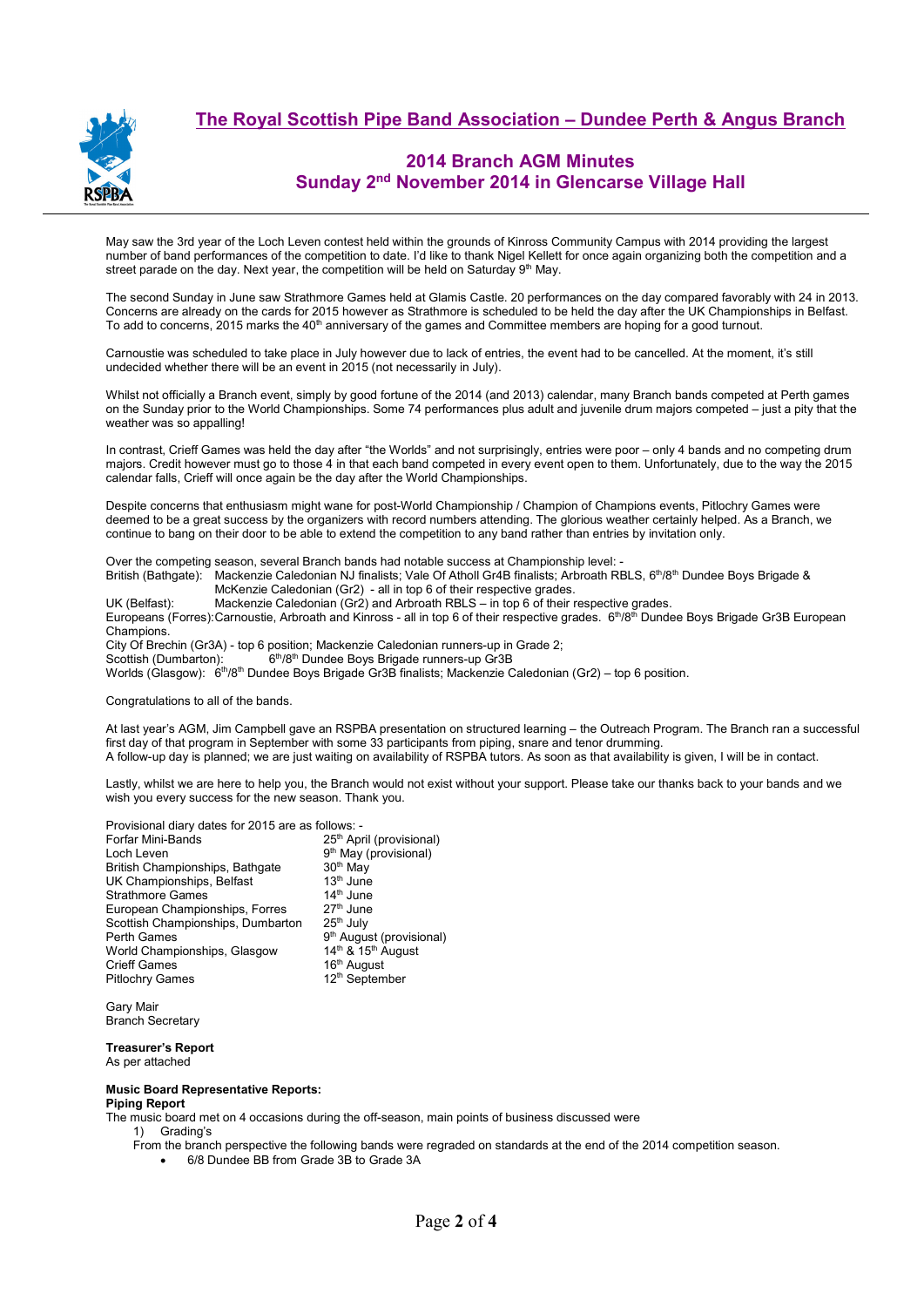

# **The Royal Scottish Pipe Band Association – Dundee Perth & Angus Branch**

# **2014 Branch AGM Minutes Sunday 2nd November 2014 in Glencarse Village Hall**

#### Education

The new Pipe Band Musicianship Course Part 1 has been rolled out and the first courses are ongoing now.

From a branch perspective we are in the process of working towards training the tutors to set up courses to allow our band members to participate on the SQA & PDQB qualifications that are now available.

RSPBA has provided the structured learning books to Association members free of charge on the internet.

#### 3) Two day World's

The two day Worlds from a music board perspective was a success. This was not the feeling of some Grade 1 bands, as they felt they played twice on the Friday to eliminate 12 bands from the contest.

### 4) Proposed rule change

The music Board are proposing a change to the registration rules so that the registrations come in line with the dates for the championships in that 42 days to allow time to process the changes in the office.

Bruce Cargill

#### **Drumming Report**

(No report, no drumming rep yet on Committee)

### **6. Director's Report**

I have had a busy year representing the branch on the board of directors, I have been on duty at all the major championships as well as all minor contests in our branch and fife as well as a stint in Lothian, and was proud to control the commonwealth games parade of champions on the Friday of the worlds which was led by branch band Mackenzie Caledonian over an epic route.

I am a member of the standing orders subgroup which looks at potential proposals for rule changes prior to the AGM, key change last year was the amendment to the starting commands at contests which gives the bands a variety of starting options.

I am also a member of the registration working group which is looking at RSPBA and band membership, as part of this I conducted a trial in relation to band membership of playing members at the Scottish at Dumbarton, the findings have been fed back to the board and we have been instructed to look at potential changes to the current system of registrations, however these are unlikely to come into effect till 2016 at the earliest due to the complex nature of the issues and the fact that they will require to be approved by AGM.

I am also on the working group looking at child protection and am awaiting the final draft of a new policy document.

If anyone has any issues they wish raised please get in touch via the branch meetings or directly either by phone or email

Paul McAndrew

### **7. Election of Office Bearers and Review of Branch Levy**

**Election of Office Bearers**  Always annual re-election of President, currently Jim Mills Proposed: Kinross Seconded: 6<sup>th</sup>/8<sup>th</sup> Boys Brigade

Music Board piping rep: Bruce Cargill Proposed: Kinross Seconded: Mains of Fintry

Music Board Drumming Rep: Greg Ogilvie Proposed: City of Brechin Seconded: 6<sup>th</sup> / 8<sup>th</sup> Boys Brigade Agreed, pending approval from RSPBA HQ

Magazine Rep: Involves submitting up to 4 articles per year

Potential candidate (Offer of post of magazine rep to be made to Craig Fyall, pending his decision to take it up or not) Comment from Neil Myles that some articles of interest to P&D magazine could also be submitted to the Evening Telegraph Proposed: Kinross

Seconded: 6<sup>th</sup> / 8<sup>th</sup> Boys Brigade

Webmaster

Neil will continue at least until the end of the year. Any potential webmaster to look after the branch website.